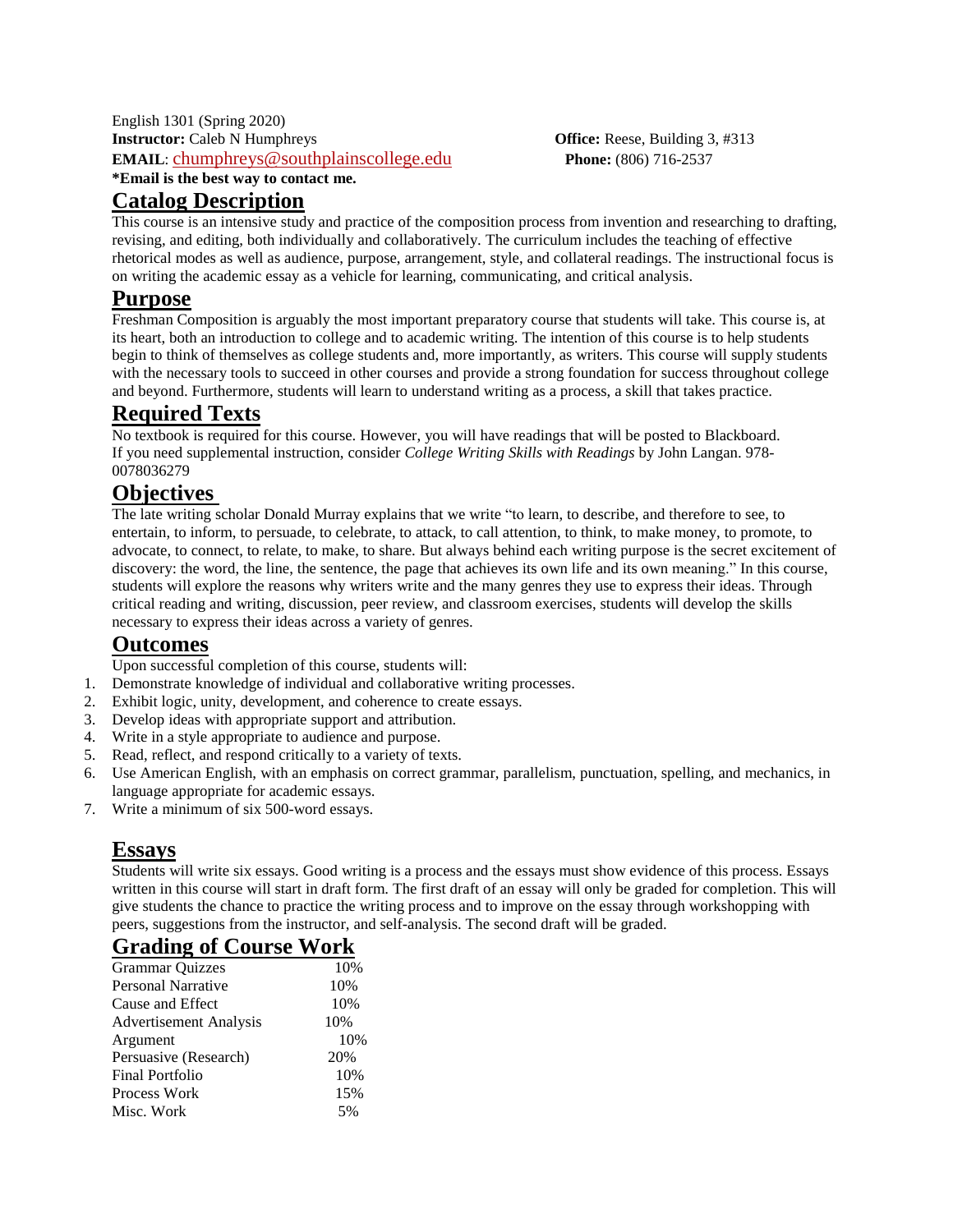# **Submitting Essays**

You will submit papers and reading responses under the Writing Assignments tab on Blackboard.

- Papers must be saved and submitted as Microsoft Word files (.doc or .docx). These are the only formats that Turnitin will readily accept.
- If I can't open your file, it will receive a zero.
- All written work must be formatted according to MLA style.
- Once your paper has been graded, you will be able to view my feedback

# **Grade Availability**

As this is a Blackboard course, you will always have access to your current grades. Simply click on the My Grades link to view individual assignment grades and your current course grade. You should check your grades weekly.

### **Grading Timeline**

Essays may take up to two weeks (or sometimes more) to be graded. As soon as your essay is graded, it will be available under the My Grades tab. You can also review feedback for your essays.

#### **Late Work Policy**

Late work will not be accepted. All major assignments are listed on the schedule below and you have several **weeks to work on each of these.**

#### **Methods of Evaluation**

Student work is evaluated by means of A, B, C, D, and F: Superior, Good, Average, Poor, and Unacceptable. Numerical grades are assigned for convenience in averaging grades only.

```
A - 90-100B - 80 - 89C - 70-79D - 60-69F = \otimes
```
Essays and writing assignments will be evaluated according to the following criteria:

- 1. Use of the conventions of standard grammar.
- 2. Use of the appropriate method of development for the assignment.
- 3. Use of the principles of unity and coherence.
- 4. Use of logical, factual arguments to advance the thesis of the assignment.

#### **Attendance Policy**

Students are expected to attend all classes in order to be successful in a course. The student may be administratively withdrawn from the course when absences become excessive. Any student who misses more than four (4) class sessions could be dropped from the course. An absence is defined as failing to attend class or leaving class without the instructor's approval. If you are unprepared for class, you may be asked to leave and will be given an absence. Furthermore, a student will be counted as absent for every two tardies.

# **Tips for Success**

- 1. **Professional Writing.** Your written work and communication should reflect that you are in a composition course. All essays should be written in scholarly, Standard Academic English.
- 2. **Communicate.** If you do not understand the assignment, call or email me. I am here to help you! Try to contact me in a timely fashion. Do not email me the night before an assignment is due. I work hard to respond to emails within 24 hours, except on the weekends.
- 3. **Be Organized.** Give yourself enough time to complete each assignment. Do not fall behind in the course.
- 4. **Be Studious.** Internet courses require self-discipline, organization, and motivation. You need to set aside time each week to "attend" this class.

# **Academic Integrity**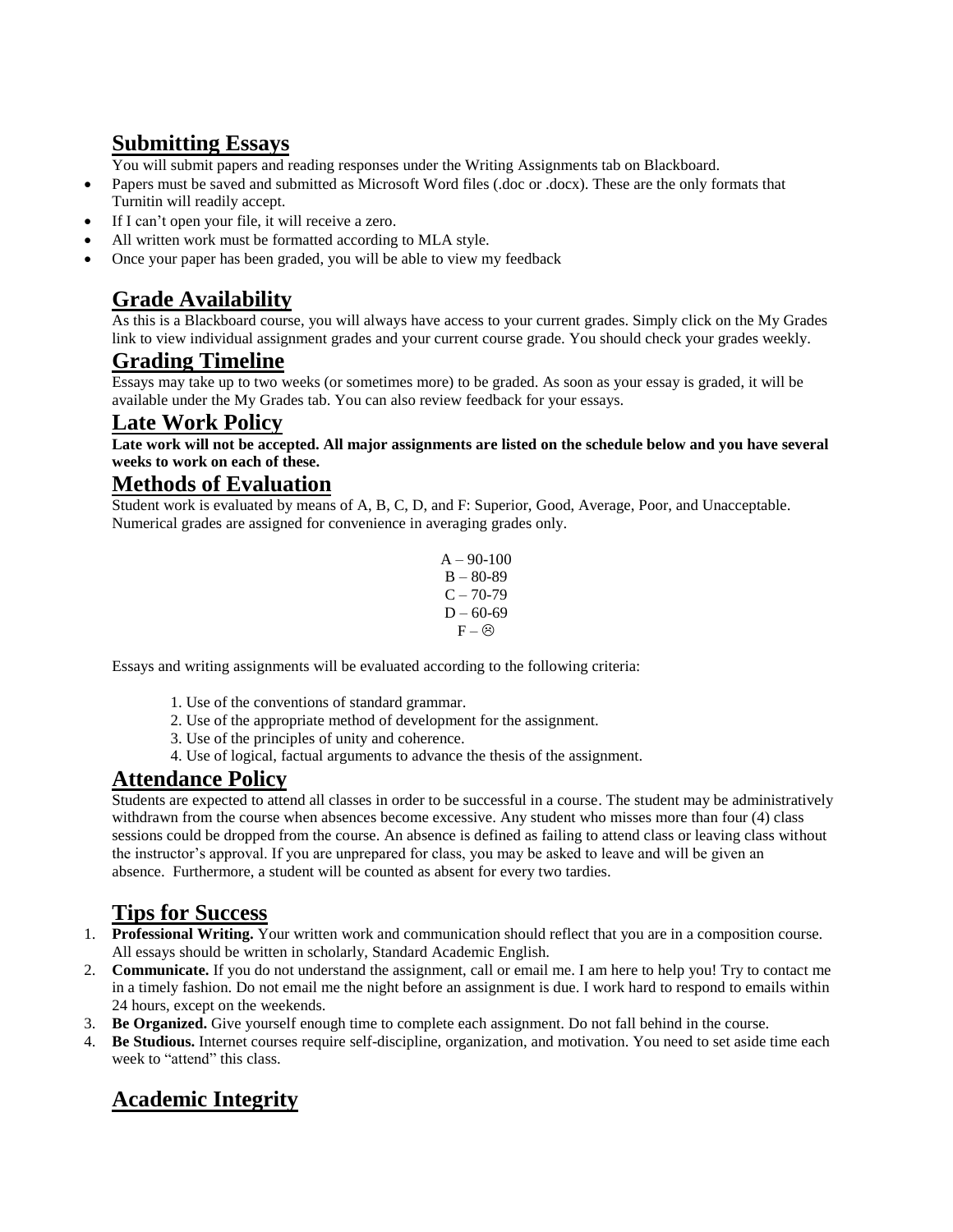The guidelines set forth in the South Plains College catalog will be followed. From the catalog:

**Cheating**: Dishonesty of any kind on examinations or on written assignments, illegal possession of examinations, the use of unauthorized notes during an examination, obtaining information during an examination from the textbook or from the examination paper of another student, assisting others to cheat, alteration of grade records, illegal entry or unauthorized presence in an office are examples of cheating. Complete honesty is required of the student in the presentation of any and all phases of course work. This applies to quizzes of whatever length, as well as to final examinations, to daily reports and to term papers.

**Plagiarism**: Offering the work of another as one's own, without proper acknowledgment, is plagiarism; therefore, any student who fails to give credit for quotations or essentially identical expression of material taken from books, encyclopedias, magazines and other reference works, or from the themes, reports or other writings of fellow student, is guilty of plagiarism.

*Plagiarism* is another word for academic dishonesty and is a form of theft. All of the writing and the ideas in your writing (e.g., journals) must be your own. Any attempt to pass off the work of someone else as your own will result in an F for the course.

Failure to comply with this policy **will** result in a **'0'** (no credit) for the assignment and can result in an **"F"** for the course if circumstances warrant. Please note that essays cannot be "recycled" – reusing previous essays that you have written is still a form of academic dishonesty. All writing in this class must be new and original.

# **Turnitin**

All essays **MUST** be submitted to Turnitin via Blackboard. An unfavorable Turnitin report may result in a zero for the assignment. Failure to upload an essay to Turnitin will result in a zero for the written work, regardless of quality.

### **Blackboard, Internet Access, and Word Processors**

Blackboard is the website host for our class, where you are able to view and access homework, view and print out class *PowerPoint* lessons, check your grades, view the syllabus, and utilize additional links. You will need internet access and a word processor to complete your homework assignments. If you do not have a computer or reliable internet access, you will need to plan time into your weekly schedule to use the SPC computer labs on the Levelland, Reese, or ATC campuses or find a computer with reliable, fast internet access and a word processor that you can use on a regular basis. Access our Blackboard course from the SPC homepage:

http://www.southplainscollege.edu/ or at:

[https://southplainscollege.blackboard.com](https://southplainscollege.blackboard.com/)

Frequently, you will need to view *PowerPoint* presentations and *Microsoft Word* files, as found under the *Course Content* tab. In order to fully participate in the course, you will need access to *Microsoft Office.* SPC provides *Office 365* for free for all students. You can download the programs here:

[https://office.com](https://office.com/)

## **Note to Students with Disabilities**

Students with disabilities, including but not limited to physical, psychiatric, or learning disabilities, who wish to request accommodations in this class should notify the Disability Services Office early in the semester so that the appropriate arrangements may be made. In accordance with federal law, a student requesting accommodations must provide acceptable documentation of his/her disability to the Disability Services Office. For more information, call or visit the Disability Services Office at Levelland (Student Health & Wellness Office) 806-716-2577, Reese Center (Building 8) 806-716-4675, or Plainview Center (Main Office) 806-716-4302 or 806-296-9611.

#### **Diversity Statement**

In this class, the instructor will endeavor to establish and support an environment that values and nurtures individual and group differences and encourages engagement and interaction. Understanding and respecting multiple experiences and perspectives will serve to challenge and stimulate all participants to learn about others, about the larger world, and about themselves.

## **Statement of Non-Discrimination**

As your instructor, I do not discriminate on the basis of age, color, disability, ethnicity, gender, national origin, race, religion, sexual orientation, or veteran status. You can find SPC's Non-Discrimination Policy Statement online. **\*I reserve the right to make changes in course policy at any time.**